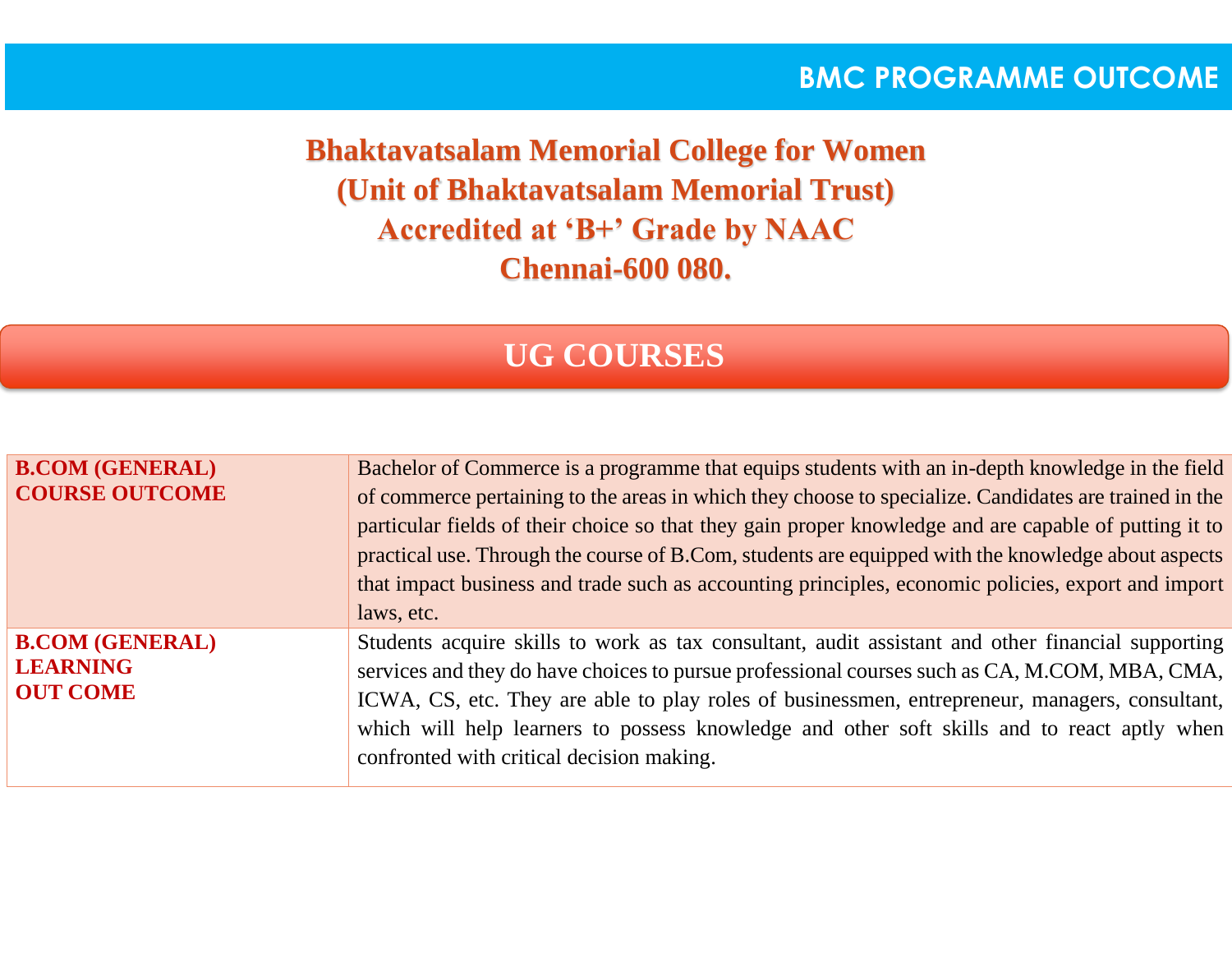| B. COM (C.S)                            | The main focus of the course is to train students in corporate governance, with excellence in secretarial                                                                                                                                                                                                                                                                  |
|-----------------------------------------|----------------------------------------------------------------------------------------------------------------------------------------------------------------------------------------------------------------------------------------------------------------------------------------------------------------------------------------------------------------------------|
| <b>COURSE OUTCOME</b>                   | practices and company laws. Students are given in-depth knowledge in subjects like Financial Accounting,                                                                                                                                                                                                                                                                   |
|                                         | Company accounting, Company Law and Secretaryship Practice, Marketing / Corporate E-Management,                                                                                                                                                                                                                                                                            |
|                                         | Business Management, Industrial Laws, Income Tax Law & Practice, Indirect Taxes Project (Institutions                                                                                                                                                                                                                                                                      |
|                                         | Training), Commercial laws and many more.                                                                                                                                                                                                                                                                                                                                  |
| B. COM (C.S)<br><b>LEARNING OUTCOME</b> | Students pursuing this degree can grab various opportunities in the fields of corporate firms, financial<br>firms, banks, loan lending firms, export companies, risk mitigation companies, etc. Corporate<br>Secretaryship graduates are successfully working as sales representatives, export managers, clerical<br>executives, managerial executives, team leaders, etc. |
|                                         |                                                                                                                                                                                                                                                                                                                                                                            |

| B. COM (C.S)<br><b>COURSE OUTCOME</b>   | The main focus of the course is to train students in corporate governance, with excellence in secretarial<br>practices and company laws. Students are given in-depth knowledge in subjects like Financial Accounting,<br>Company accounting, Company Law and Secretaryship Practice, Marketing / Corporate E-Management,<br>Business Management, Industrial Laws, Income Tax Law & Practice, Indirect Taxes Project (Institutions<br>Training), Commercial laws and many more. |
|-----------------------------------------|--------------------------------------------------------------------------------------------------------------------------------------------------------------------------------------------------------------------------------------------------------------------------------------------------------------------------------------------------------------------------------------------------------------------------------------------------------------------------------|
| B. COM (C.S)<br><b>LEARNING OUTCOME</b> | In Students pursuing this degree can grab various opportunities in the fields of corporate firms, financial<br>firms, banks, loan lending firms, export companies, risk mitigation companies, etc. Job profiles where<br>B. Com in Corporate Secretaryship graduates are successfully working on are sales representatives, export<br>managers, clerical executives, managerial executives, team leaders, etc.                                                                 |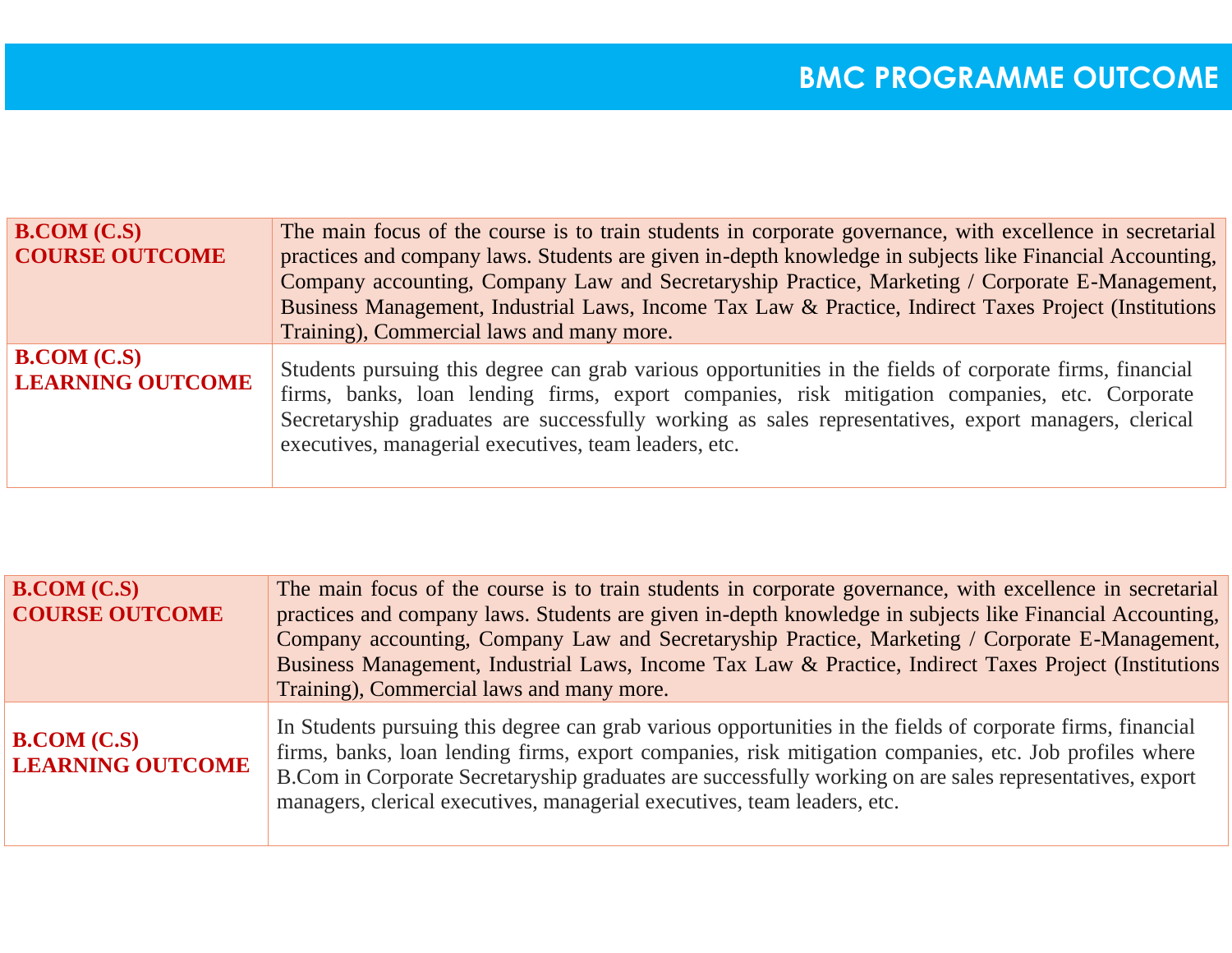| B.B.A<br><b>COURSE OUTCOME</b>                                | The focus of this course intends to train the students to become competent enough for entry level<br>management professionals. The core objective of the programme is to make young BBA's a change agent<br>in the society by fostering values which self-proclaim that "Crack to Innovation! Serves the society and the<br>nation". The programme is designed in such a fashion to provide ample scope for practical exposure to the<br>problems and opportunities of real business. |
|---------------------------------------------------------------|---------------------------------------------------------------------------------------------------------------------------------------------------------------------------------------------------------------------------------------------------------------------------------------------------------------------------------------------------------------------------------------------------------------------------------------------------------------------------------------|
| $\mathbf{B}.\mathbf{B}.\mathbf{A}$<br><b>LEARNING OUTCOME</b> | The programme is designed to offer practical broad knowledge of the functional aspects of a company and<br>how the interactions of these aspects are successfully executed from a middle management capacity. The<br>graduates will be able to acquire: Business Knowledge, Critical Thinking, Communication, Technology and<br>Ethics.                                                                                                                                               |

| <b>B.A ENGLISH</b><br><b>COURSE OUTCOME</b> | This Course aims to educate students in both the artistry and utility of the English language through the<br>study of literature and other contemporary forms of culture. Literature makes sense of the world through<br>works of poetry, prose, fiction and drama. It is a gateway to the varied human experiences, both past and<br>present. Therefore it brings focus to human nature, their values, morals, beliefs, ideologies, culture, and<br>practices. |
|---------------------------------------------|-----------------------------------------------------------------------------------------------------------------------------------------------------------------------------------------------------------------------------------------------------------------------------------------------------------------------------------------------------------------------------------------------------------------------------------------------------------------|
| <b>B.A ENGLISH</b>                          | The Programme aims at providing a holistic understanding of the discipline and equips the students with                                                                                                                                                                                                                                                                                                                                                         |
| <b>LEARNING OUTCOME</b>                     | life and transferable skills to pursue higher education or a career.                                                                                                                                                                                                                                                                                                                                                                                            |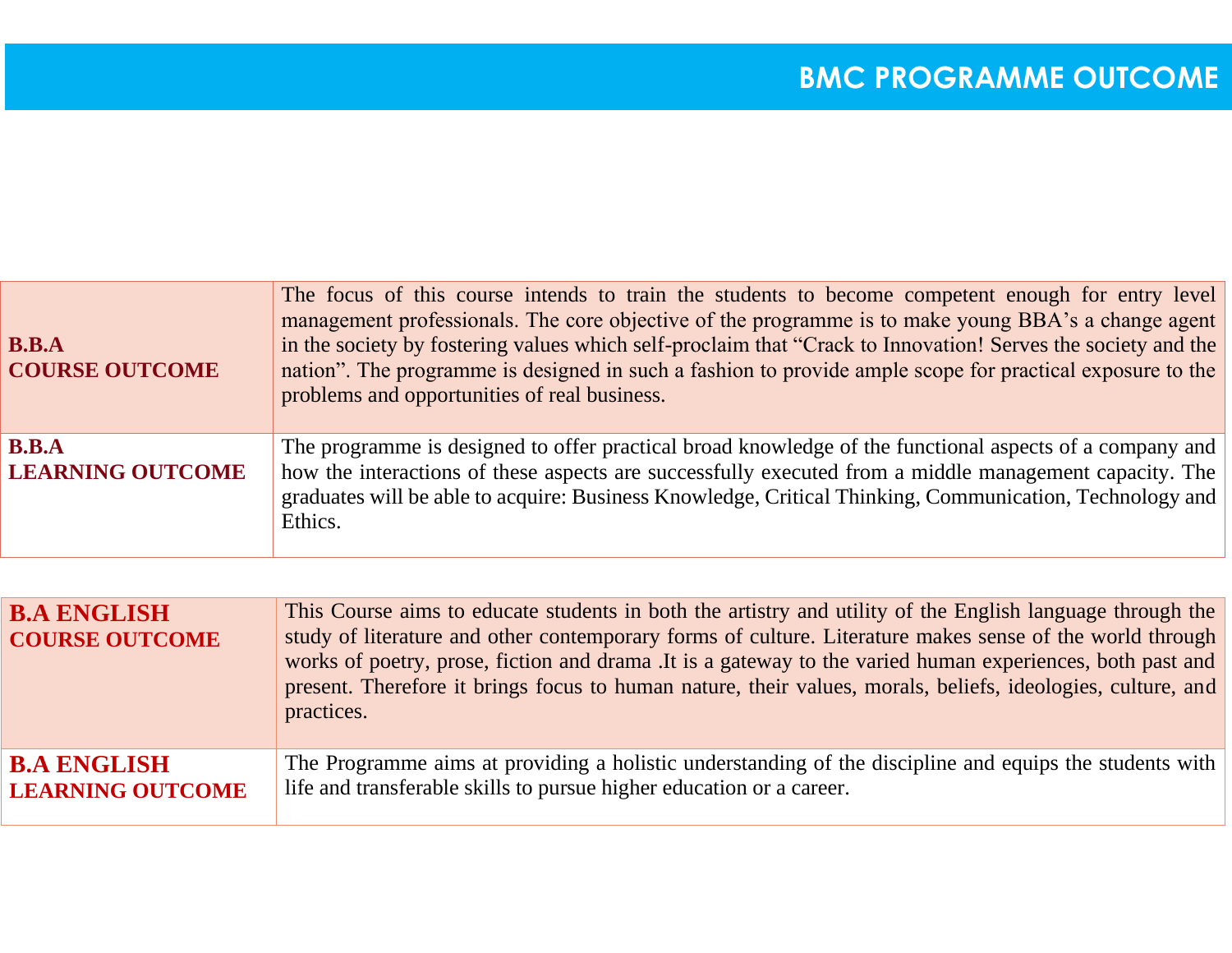| <b>B.SC</b>               | After Completion of the course, the students will be able to understand the basic principles and concepts of |
|---------------------------|--------------------------------------------------------------------------------------------------------------|
| (COMPUTER SCIENCE)        | Computer Science and apply the concepts of Computer and practices via emerging technologies and              |
| <b>COURSE OUTCOME</b>     | Software development tools.                                                                                  |
| <b>B.SC</b>               | Acquisition of Knowledge and understanding of system, various programming languages and tools.               |
| <b>(COMPUTER SCIENCE)</b> | Empower the students with competencies in creative thinking and problem solving, inter-personal              |
| <b>LEARNING OUTCOME</b>   | communication and managerial skills.                                                                         |

| <b>BCA</b><br><b>COURSE OUTCOME</b>   | The programme is designed with the intent of providing sound knowledge in the different domains of<br>computer science, financial accounting and management. The primary objective of the course is to train the<br>students to develop practical skills and professional competence in developing software to address the<br>business problems. |
|---------------------------------------|--------------------------------------------------------------------------------------------------------------------------------------------------------------------------------------------------------------------------------------------------------------------------------------------------------------------------------------------------|
| <b>BCA</b><br><b>LEARNING OUTCOME</b> | Our graduates will have the necessary skills and technical knowledge in programming languages and clarity<br>on both conceptual and application oriented skills in commerce, Finance & Accounting and IT Applications<br>in Business context thus churning out employable IT workforce.                                                          |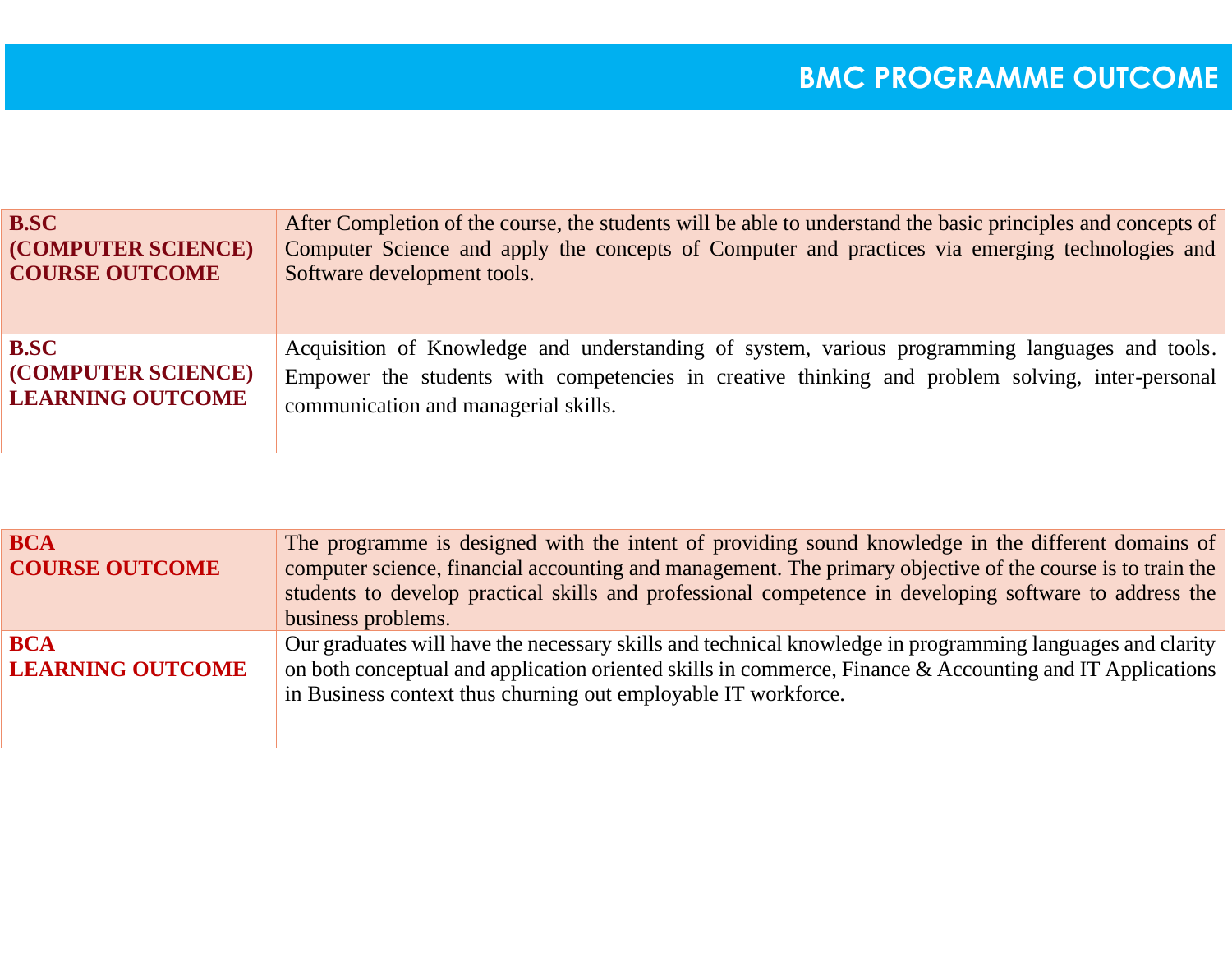| <b>B.SC. MICROBIOLOGY</b><br><b>COURSE OUTCOME</b>   | The program enables the students to acquire knowledge on the major branches and applications of<br>Microbiology. It imparts the knowledge of etiological agents responsible for various infectious diseases.<br>The program motivates the students to pursue higher education and also research.          |
|------------------------------------------------------|-----------------------------------------------------------------------------------------------------------------------------------------------------------------------------------------------------------------------------------------------------------------------------------------------------------|
| <b>B.SC. MICROBIOLOGY</b><br><b>LEARNING OUTCOME</b> | Graduates acquire adequate theoretical Knowledge and practical skills in Microbiology. They are prepared<br>for a prosperous career in the field of Microbiology and also prepared to adapt in an environment of<br>constantly developing technologies. They are also motivated for Bio-entrepreneurship. |

| <b>BIOCHEMISTRY</b><br><b>COURSE OUTCOME</b>   | To enable students think critically & familiarize with various concepts and techniques handled in the field<br>of Biochemistry<br>To motivate them to update about current developments in the scientific community                                                                                                                                                    |
|------------------------------------------------|------------------------------------------------------------------------------------------------------------------------------------------------------------------------------------------------------------------------------------------------------------------------------------------------------------------------------------------------------------------------|
| <b>BIOCHEMISTRY</b><br><b>LEARNING OUTCOME</b> | Students come out with a sound understanding of subjects they learn.<br>They are empowered to work individually for future developments and are prepared to contribute to the<br>society in various research & health care sectors.<br>To develop awareness about working in a lab, and ethics followed for scientific publishing of their research<br>work in future. |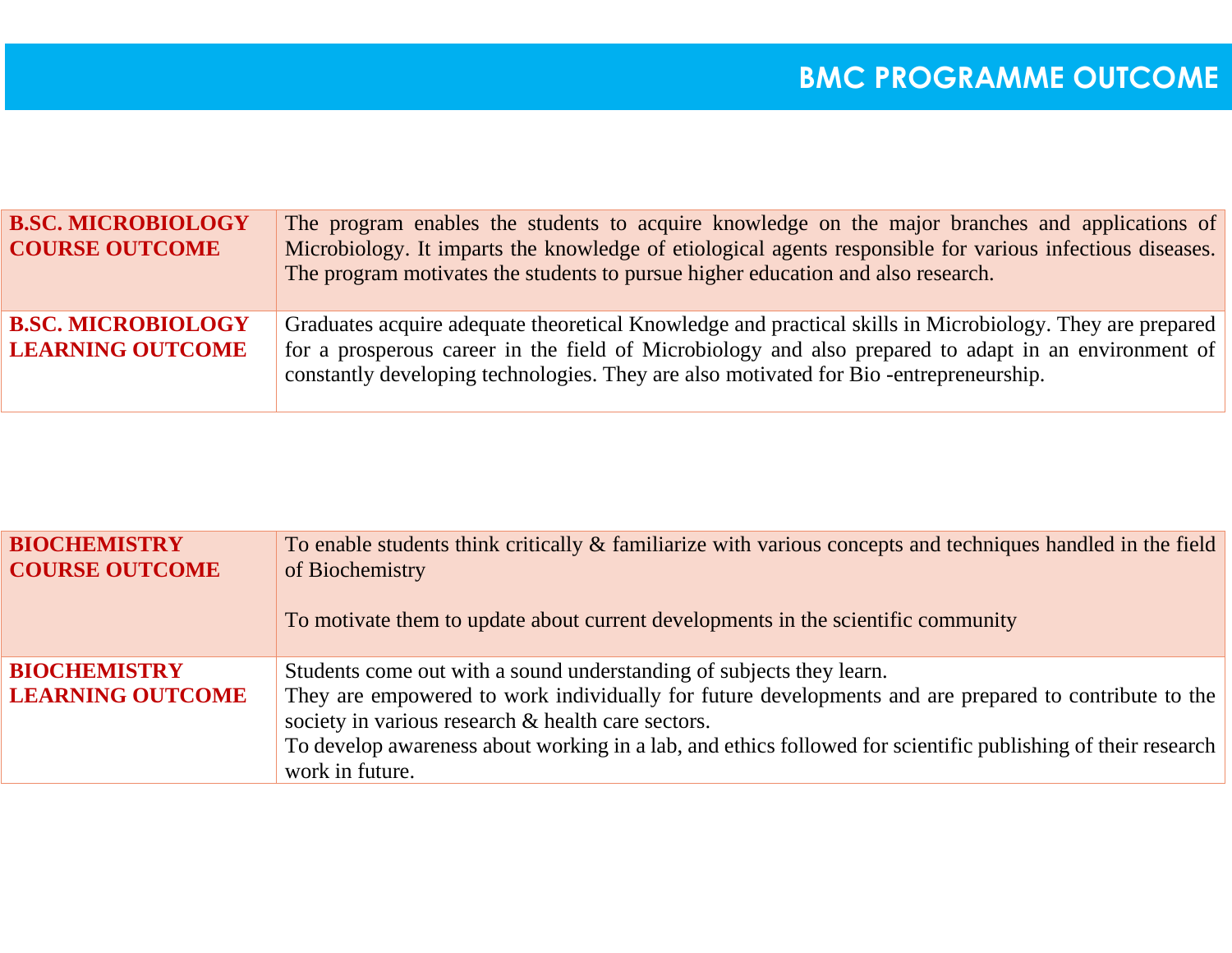| <b>B.SC (ELECTRONICS &amp;</b><br><b>COMMUNICATION SCIENCE)</b><br><b>COURSE OUTCOME</b> | This course intends to train the students to become confident enough to start their career in<br>Industries. The core objective of the programme is a thin line between Diploma and Engineering,<br>where they fit in with technical, analytical and programming skills in Machine level as well<br>designing IOT circuits and automation applications, understanding Medical Equipment. Develop<br>consciousness of professional, ethical and social responsibilities as a Technical person. |
|------------------------------------------------------------------------------------------|-----------------------------------------------------------------------------------------------------------------------------------------------------------------------------------------------------------------------------------------------------------------------------------------------------------------------------------------------------------------------------------------------------------------------------------------------------------------------------------------------|
| $BSC - ELECTRONICS$ &                                                                    | This programme is designed to offer practical broad knowledge of the various IOT applications.                                                                                                                                                                                                                                                                                                                                                                                                |
| <b>COMMUNICATION SCIENCE -</b>                                                           | They would like to upgrade by doing their higher studies in Medical equipment and consumer                                                                                                                                                                                                                                                                                                                                                                                                    |
| <b>LEARNING OUTCOME</b>                                                                  | electronics. They would acquire analytical and logical skills, well suited for Industries.                                                                                                                                                                                                                                                                                                                                                                                                    |

| <b>B.SC (HOTEL AND CATERING</b>                                                    | This course provides the aspirants in under graduate level courses are principles and practices of                                                                                                                                                                                                                                                                                         |
|------------------------------------------------------------------------------------|--------------------------------------------------------------------------------------------------------------------------------------------------------------------------------------------------------------------------------------------------------------------------------------------------------------------------------------------------------------------------------------------|
| <b>MANAGEMENT</b> )                                                                | management, hospitality operations and management, organisational behaviour, food and beverage                                                                                                                                                                                                                                                                                             |
| <b>COURSE OUTCOME</b>                                                              | management, travel management, and the likes.                                                                                                                                                                                                                                                                                                                                              |
| <b>B.SC (HOTEL AND CATERING</b><br><b>MANAGEMENT</b> )<br><b>LEARNING OUTCOMES</b> | This programme is designed for the students to equip themselves professionally in all major subjects<br>and choose their career in the hotel industry. The objective of this programme is to make the student<br>concentrate on all – round development and inculcate the importance of acquiring multi – skills<br>which are the need of the hospitality industry in this new millennium. |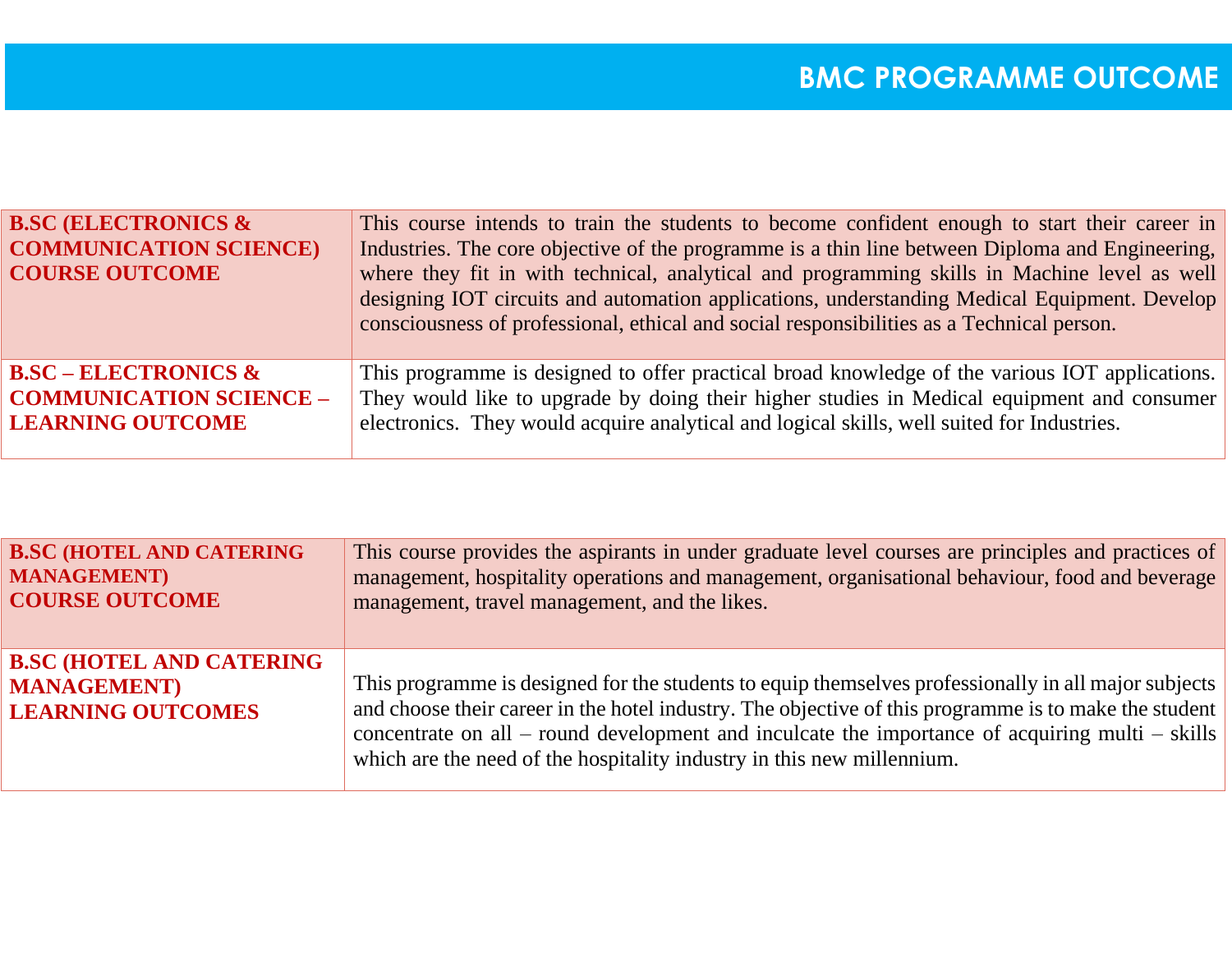| <b>B.COM(ISM)</b><br><b>COURSE OUTCOME</b>   | This Course focuses on computer programming and applications, knowledge of accounts, management of<br>finance, human resource and marketing, and develop various statistical, quantitative and research<br>techniques.                                      |
|----------------------------------------------|-------------------------------------------------------------------------------------------------------------------------------------------------------------------------------------------------------------------------------------------------------------|
| <b>B.COM(ISM)</b><br><b>LEARNING OUTCOME</b> | This Programme is designed in such a way that students can either choose accounting line or computing<br>line. In every semester, students will be studying both commerce subjects as well as computer subjects.<br>We provide fully equipped computer lab. |

| <b>B.SC MATHEMATICS</b><br><b>COURSE OUTCOMES</b>   | This Programme intends to understand the foundations of mathematics and able to perform basic<br>computations, maintain problem solving skills and they have experience using technology to address<br>mathematical ideas.                                         |
|-----------------------------------------------------|--------------------------------------------------------------------------------------------------------------------------------------------------------------------------------------------------------------------------------------------------------------------|
| <b>B.SC MATHEMATICS</b><br><b>LEARNING OUTCOMES</b> | Students will demonstrate the ability to determine the validity of a argument and be able to construct<br>mathematical proofs independently.<br>They will communicate mathematical ideas clearly and have the ability to think critically, research and<br>reason. |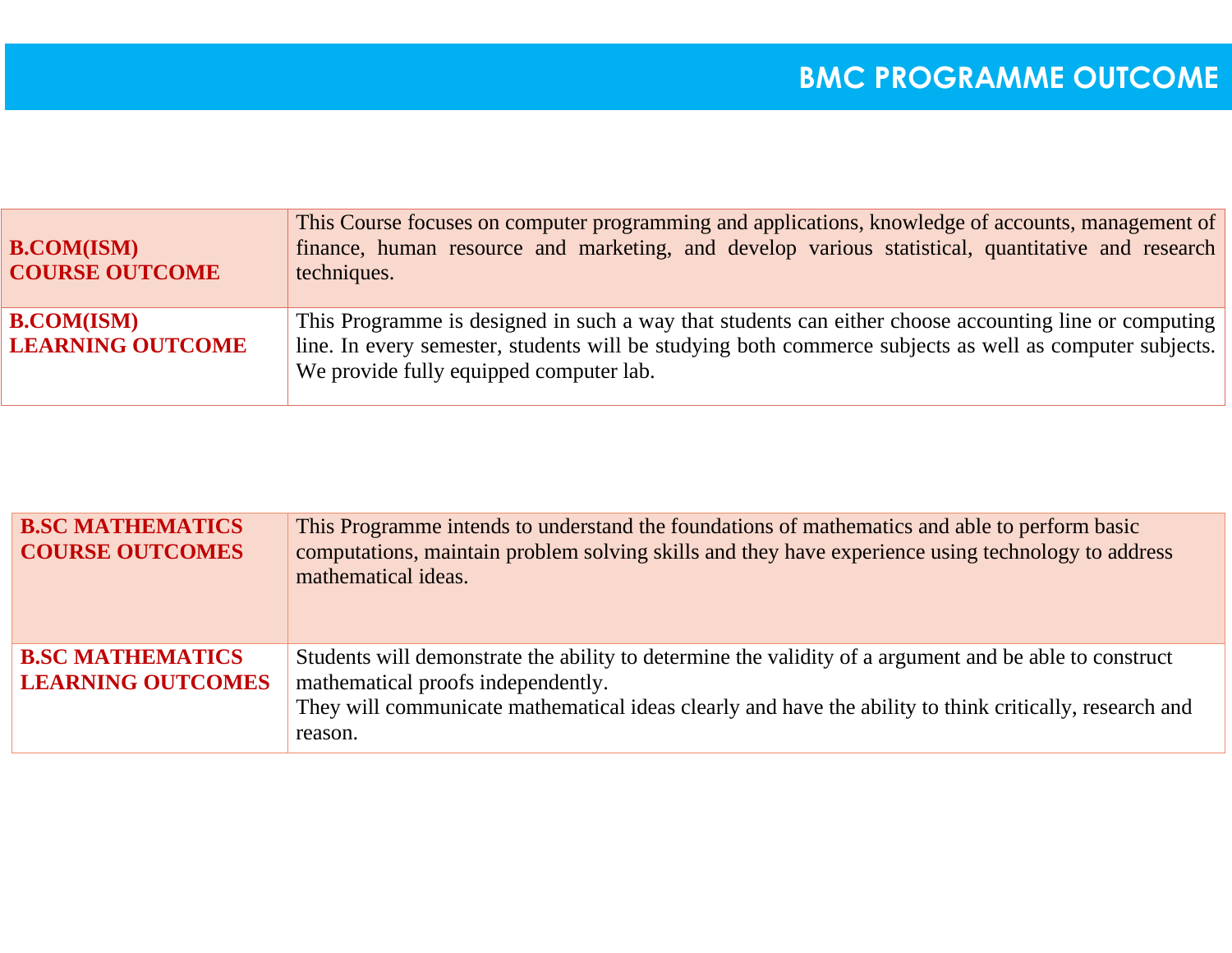| <b>BSC.(PHYSICS)</b><br><b>COURSE OUTCOME</b>   | This course imparts knowledge in both theory and practical field of physics. The course enables<br>student's deep understanding of both matter and energy. Subjects like electronics and<br>Microprocessor enable the students to broaden their horizons in the field of electronic components. |
|-------------------------------------------------|-------------------------------------------------------------------------------------------------------------------------------------------------------------------------------------------------------------------------------------------------------------------------------------------------|
| <b>BSC.(PHYSICS)</b><br><b>LEARNING OUTCOME</b> | This course is able to kindle critical thinking. This course not only gives academic excellence to<br>pursue higher studies but employability in various sectors of teaching , MNC companies and<br>research.                                                                                   |

| <b>B.SC (CHEMISTRY)</b><br><b>COURSE OUTCOME</b>   | This programme enables the students to have sound knowledge about chemical and scientific<br>theories. This programme is designed to provide a strong understanding of major thrust areas of the<br>discipline of chemistry like analytical, organic, inorganic, physical, environmental and polymer at<br>an advanced level. This programme inculcates a glimpse of contemporary research both in terms of<br>academia and industry enabling the students to pursue their careers. |
|----------------------------------------------------|-------------------------------------------------------------------------------------------------------------------------------------------------------------------------------------------------------------------------------------------------------------------------------------------------------------------------------------------------------------------------------------------------------------------------------------------------------------------------------------|
| <b>B.SC (CHEMISTRY)</b><br><b>LEARNING OUTCOME</b> | This Programme initiates students on all the fundamental and scientific aspects of Chemistry. The<br>students will have a broad foundation in chemistry that stresses scientific reasoning and analytical                                                                                                                                                                                                                                                                           |
|                                                    | problem solving with a molecular perspective. Through this programme the students will be able                                                                                                                                                                                                                                                                                                                                                                                      |
|                                                    | to explore new areas of research in both chemistry and allied fields of science and technology.                                                                                                                                                                                                                                                                                                                                                                                     |
|                                                    | Students will appreciate the central role of chemistry in our society and use this as a basis for                                                                                                                                                                                                                                                                                                                                                                                   |
|                                                    | understanding of safe handling of chemicals, environmental issues and key issues facing our                                                                                                                                                                                                                                                                                                                                                                                         |
|                                                    | society in energy, health and medicine.                                                                                                                                                                                                                                                                                                                                                                                                                                             |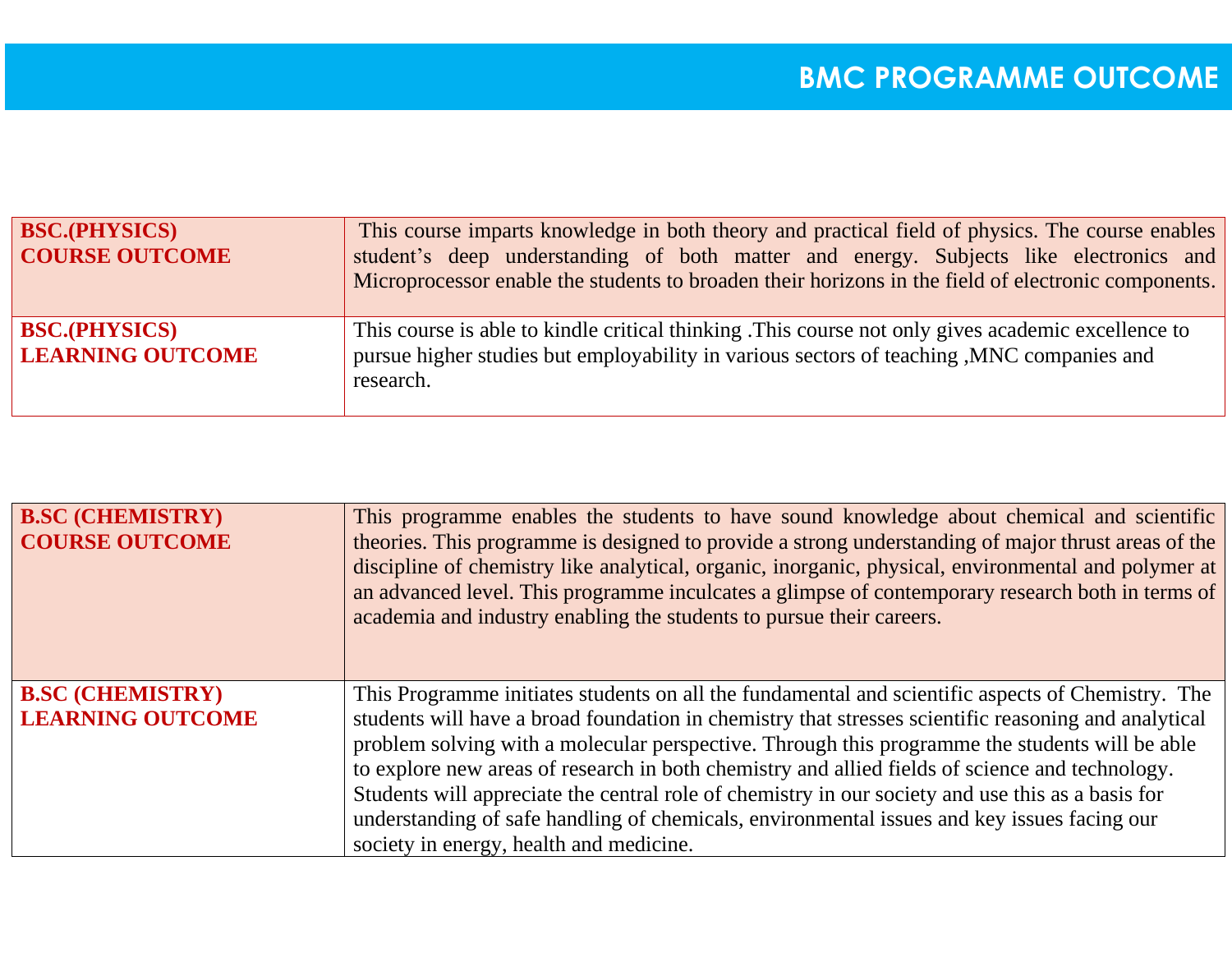| <b>BCOM</b><br>(ACCOUNTING & FINANCE)<br><b>COURSE OUTCOME</b> | The students will be ready for employment in functional areas like accounting, taxation, banking,<br>insurance and corporate law. An attitude for working effectively and efficiently in a business<br>environment. Learners will gain knowledge of various disciplines of commerce, business,<br>accounting, economics, and finance, auditing and marketing. |
|----------------------------------------------------------------|---------------------------------------------------------------------------------------------------------------------------------------------------------------------------------------------------------------------------------------------------------------------------------------------------------------------------------------------------------------|
| <b>BCOM</b>                                                    | Students also acquire skills to work as tax consultant, audit assistant and other financial supporting                                                                                                                                                                                                                                                        |
| (ACCOUNTING & FINANCE)                                         | services. Students have choices to pursue professional courses such as CA, M.COM, MBA, CMA,                                                                                                                                                                                                                                                                   |
| <b>LEARNING OUTCOME</b>                                        | ICWA, CS, etc.                                                                                                                                                                                                                                                                                                                                                |

| <b>B.Sc (PSYCHOLOGY)</b><br><b>COURSE OUTCOME</b>   | This course will help students demonstrating the acquisition of both factual knowledge and the ability<br>to conceptualize and apply this knowledge to their own behavior, to ways of interacting with others<br>and to their roles in the society. It helps to prepare students to take professional careers in Psychology<br>and open avenues to branch out to specialization in different areas of Psychology. |
|-----------------------------------------------------|-------------------------------------------------------------------------------------------------------------------------------------------------------------------------------------------------------------------------------------------------------------------------------------------------------------------------------------------------------------------------------------------------------------------|
| <b>B.Sc (PSYCHOLOGY)</b><br><b>LEARNING OUTCOME</b> | Students will be able to understand and be able to apply principles of the scientific method and critical<br>thinking. Students will be enabled to become professional psychologists and are prepared to be<br>resilient and meet the challenges of life.                                                                                                                                                         |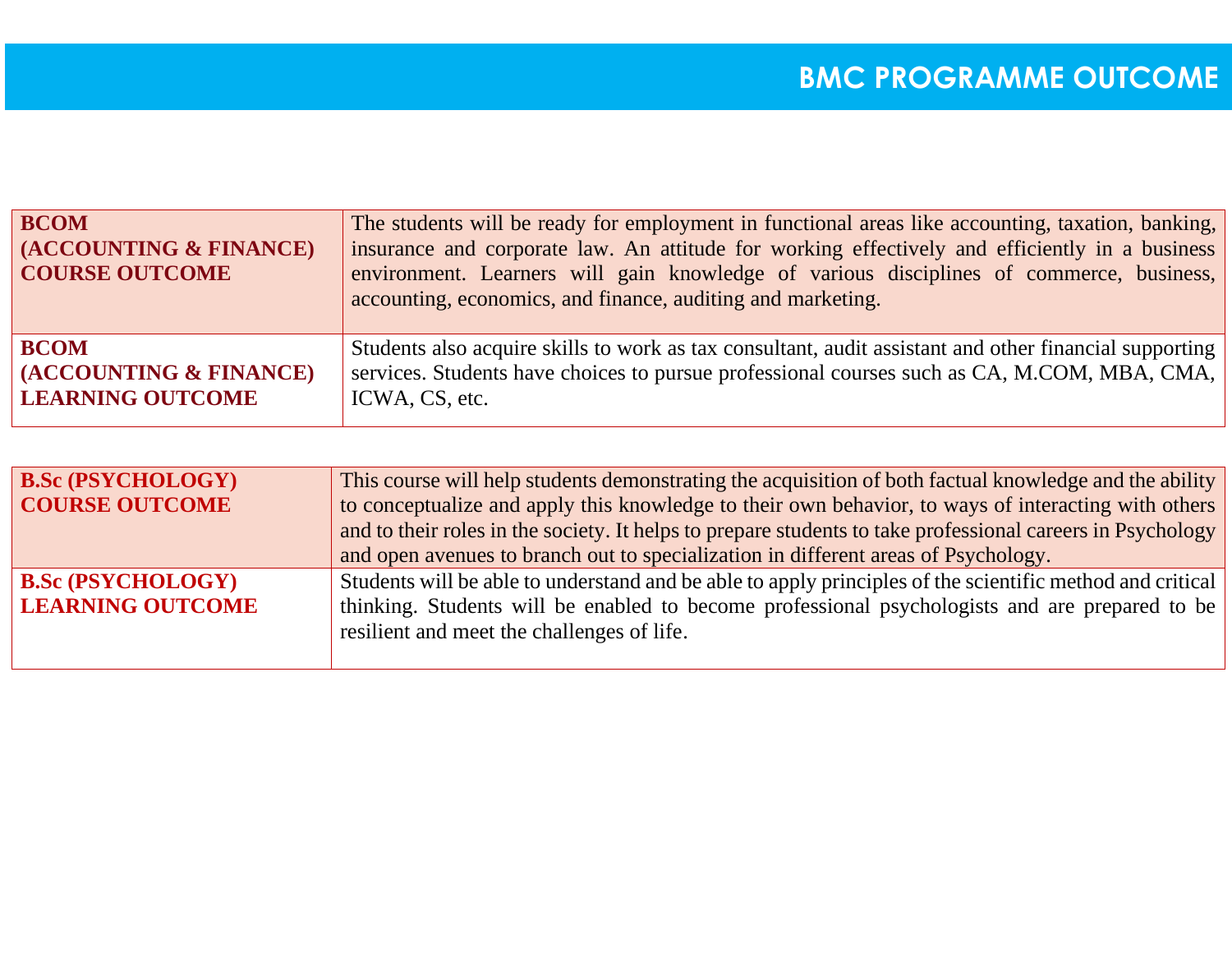## **PG COURSES**

| <b>M.COM</b><br><b>COURSE OUTCOME</b>   | Masters of commerce is designed to intensify the rudimentary management skill of students in the area of<br>business and also in the area of banking and financing it also serves the purpose of research and teaching<br>in business studies                                                                                                                                                                                                                                                                                                                                      |
|-----------------------------------------|------------------------------------------------------------------------------------------------------------------------------------------------------------------------------------------------------------------------------------------------------------------------------------------------------------------------------------------------------------------------------------------------------------------------------------------------------------------------------------------------------------------------------------------------------------------------------------|
| <b>M.COM</b><br><b>LEARNING OUTCOME</b> | Master of commerce is a postgraduate course in the field of commerce that is particularly aimed for<br>students who want to become an expert in different fields of banking and finance. The course provides<br>quality education to the students serving the needs of managerial cadre in business and industry. It also<br>serves the purpose of research and teaching in business studies. Masters in commerce and finance focused<br>curriculum offers a number of specializations and practical exposures which would equip the student to<br>face the modern-day challenges. |

| <b>M.SC (INFORMATION</b> | Post Graduates of the program will possess the skills and knowledge to demonstrate a comprehensive        |
|--------------------------|-----------------------------------------------------------------------------------------------------------|
| TECHNOLOGY)              | understanding of the broad themes in Information Technology and also learn the concepts of life and       |
| <b>COURSE OUTCOME</b>    | managerial skills, communication skills, during the period of study.                                      |
| <b>M.SC (INFORMATION</b> | After Completion of the course, the students will be able to identify, design, and analyze, implement and |
| <b>TECHNOLOGY)</b>       | interpret complex computer systems. Apply current techniques, skills, and tools necessary for computing   |
| <b>LEARNING OUTCOME</b>  | practice and integrate IT-based solutions.                                                                |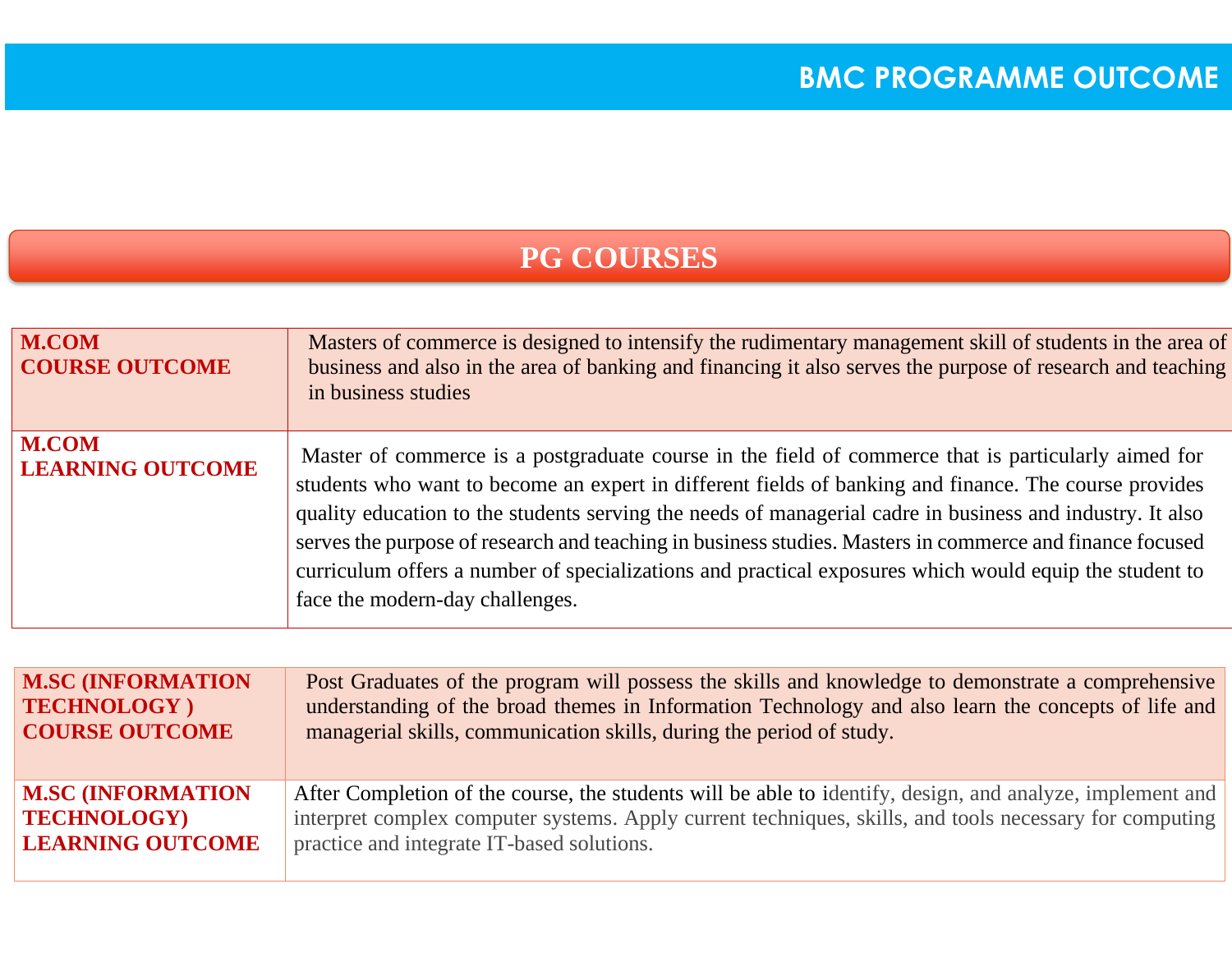| <b>M.Sc BIOCHEMISTRY</b><br><b>COURSE OUTCOME</b>   | To provide in depth knowledge of various biochemical aspects.<br>To motivate them to pursue higher studies both after PG and to update about current developments in the<br>scientific community |
|-----------------------------------------------------|--------------------------------------------------------------------------------------------------------------------------------------------------------------------------------------------------|
| <b>M.Sc BIOCHEMISTRY</b><br><b>LEARNING OUTCOME</b> | They are empowered to work individually for future developments and are prepared to contribute to the<br>society in various research & health care sectors.                                      |
|                                                     | They develop awareness about working in a lab, and ethics followed for scientific publishing of their                                                                                            |
|                                                     | research work in future.                                                                                                                                                                         |

| <b>M.A (HRM)</b>                            | The Master of Human Resource Management aims to provide the graduates with a thorough theoretical                                                                                                                                                                                                                                 |
|---------------------------------------------|-----------------------------------------------------------------------------------------------------------------------------------------------------------------------------------------------------------------------------------------------------------------------------------------------------------------------------------|
| <b>COURSE OUTCOME</b>                       | understanding of human resource concepts and the ability to apply these in practice.                                                                                                                                                                                                                                              |
| <b>M.A (HRM)</b><br><b>LEARNING OUTCOME</b> | The participant must be able to apply the basic principles of scholarly research. This implies originality<br>and the ability to make a contribution to scholarly based human resource management with focus on<br>recruitment, selection, careers, learning, performance, reward, appraisal, job design and labour<br>relations. |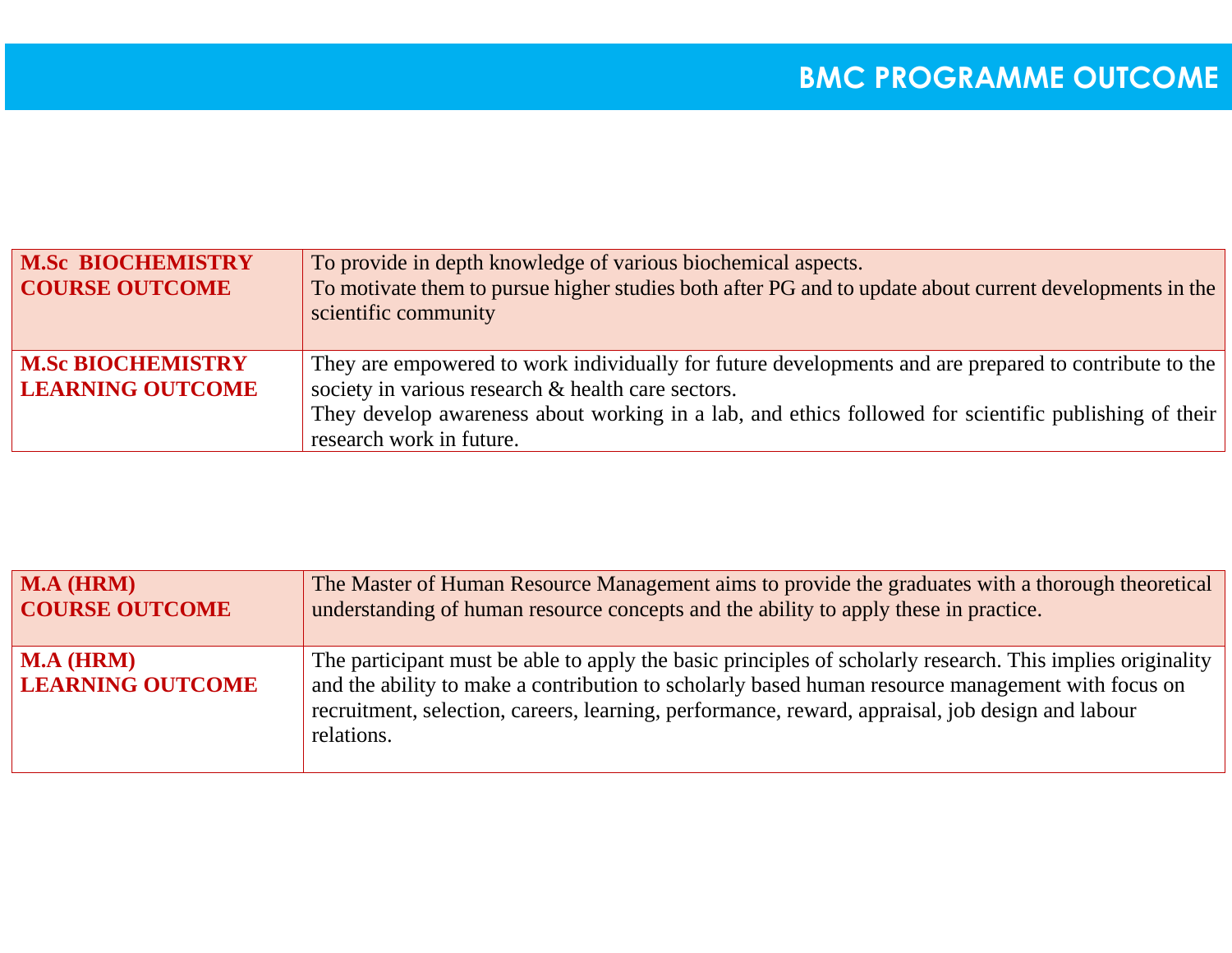| <b>M.A ENGLISH LITERATURE</b> | • It enhances the interpretative and expressive skills of students.                      |
|-------------------------------|------------------------------------------------------------------------------------------|
| <b>COURSE OUTCOME</b>         | • It inspires a flair for research in humanities.                                        |
|                               | • Develop a wide reading habit which will include works from non-English speaking        |
|                               | countries, gaining an insight into the socio-cultural and political diversities.         |
| <b>M.A ENGLISH LITERATURE</b> | The programme:                                                                           |
| <b>LEARNING OUTCOME</b>       | • Help the students learn the evolutions of language and the politics.                   |
|                               | • Enhances critical thinking of students                                                 |
|                               | • Hones the writing skills of students and they learn the convention of academic writing |

| <b>M.SC. MATHS</b><br><b>COURSE OUTCOME</b>   | The programme aims to inculcate critical thinking and carry out scientific investigation objectively<br>without being biased with preconceived notions. To nurture problem solving skills, thinking, creativity<br>through assignments, project work                |
|-----------------------------------------------|---------------------------------------------------------------------------------------------------------------------------------------------------------------------------------------------------------------------------------------------------------------------|
| <b>M.SC. MATHS</b><br><b>LEARNING OUTCOME</b> | To prepare students for pursuing research or careers in industry in mathematical sciences and allied<br>fields. Equip the student with skills to analyze problems, formulate hypothesis, evaluate and validate<br>results, and draw reasonable conclusions thereof. |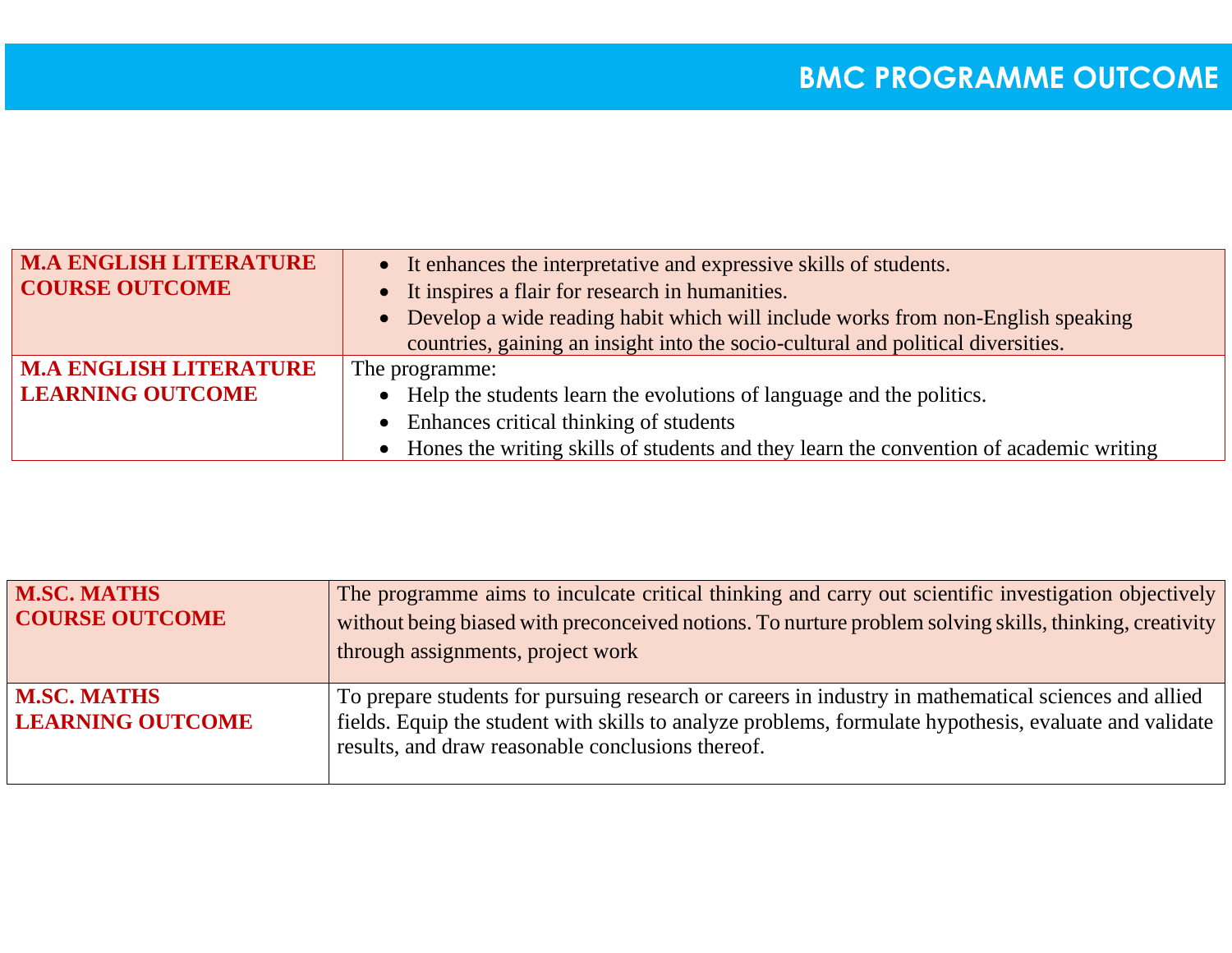| <b>M.SC.(PHYSICS)</b>   | The focus of the Master of Science in Physics is to enrich the candidates with logical and analytical |
|-------------------------|-------------------------------------------------------------------------------------------------------|
| <b>COURSE OUTCOME</b>   | skills, acquire knowledge to find their placement especially in education and research domains. The   |
|                         | cognizance of their practical experiments is to mold them in analyzing, inferring the outcome of the  |
|                         | results, and resolving the errors, if any, with relevant corrections.                                 |
| <b>M.SC.(PHYSICS)</b>   | On successful completion of the course, the candidate bestow with subtle knowledge in Physics,        |
| <b>LEARNING OUTCOME</b> | Mathematics, and specific mastery in Computer Science. The candidates possess a profound              |
|                         | understanding in the specialized arena of higher Physics, quench their research quest.                |
|                         |                                                                                                       |

| <b>M.SC (COMPUTER SCIENCE)</b><br><b>COURSE OUTCOME</b>   | The programme aims to impart a sound understanding of the general principles of Computer Science<br>to students who have an academic track record in computer science The master of science in<br>Computer Science Program provides the students with knowledge, general competence, and<br>analytical skills on an advanced level, needed in academics, industry, research.                                                           |
|-----------------------------------------------------------|----------------------------------------------------------------------------------------------------------------------------------------------------------------------------------------------------------------------------------------------------------------------------------------------------------------------------------------------------------------------------------------------------------------------------------------|
| <b>M.SC (COMPUTER SCIENCE)</b><br><b>LEARNING OUTCOME</b> | A Postgraduate degree holder in Computer Science possesses advance level of knowledge to<br>communicate computer science concepts, designs, and solutions effectively and professionally.<br>They will be able to identify the new thrust areas of research in Artificial Intelligence, Machine<br>learning etc. The students will get industrial exposure through Industrial Internship programme and<br>project work in IT industry. |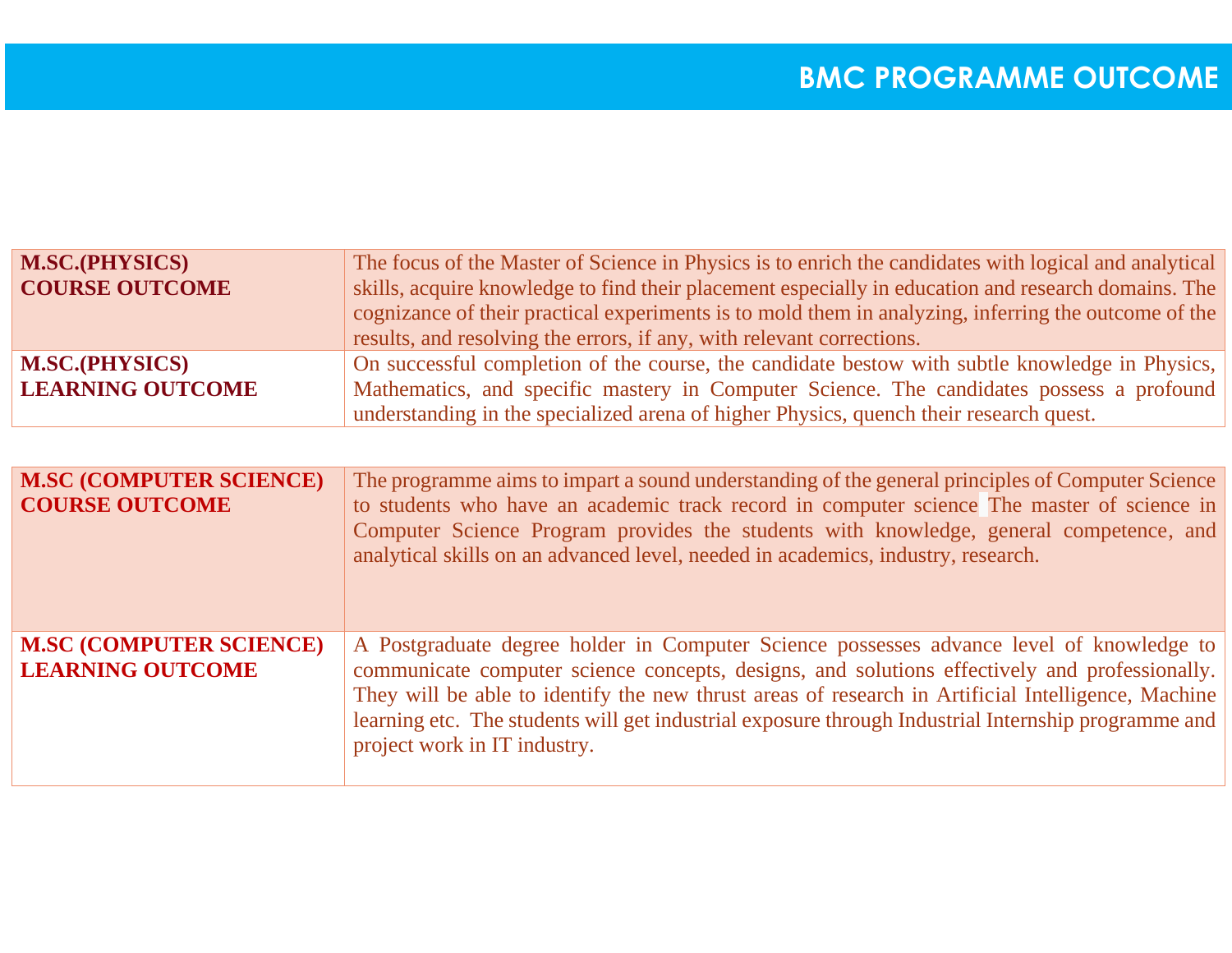### **M.Phil COURSES**

| <b>M.PHIL IN COMMERCE</b> | Master of Philosophy is a Postgraduate Academic Research Degree Course. It studies about the nature of        |
|---------------------------|---------------------------------------------------------------------------------------------------------------|
| <b>COURSE OUTCOME</b>     | man and ideas in context to a certain field of study. Philosophy is a comprehensive system of ideas about     |
|                           | human nature and the nature of the reality we live in. this course helps students of commerce to get in-depth |
|                           | knowledge of the study                                                                                        |
| <b>M.PHIL</b>             | Accordingly, M.Phil. Course is introduced to provide theoretical and research based knowledge to the          |
| <b>LEARNING OUTCOME</b>   | students who have completed post-graduate degree at the university level. The course content is designed      |
|                           | to impart knowledge regarding theory and techniques of research and Moreover, to enhance their research       |
|                           | skill in the application of research techniques, dissertation work is included in the curriculum.             |

| <b>M.Phil</b><br><b>BIOCHEMISTRY</b><br><b>COURSE OUTCOME</b> | To provide quality research experience and to update on the recent developments                     |
|---------------------------------------------------------------|-----------------------------------------------------------------------------------------------------|
| <b>M.Phil BIOCHEMISTRY</b>                                    | Students come out with good research experience and develop a positive attitude in publishing their |
| <b>LEARNING OUTCOME</b>                                       | research work and to proceed with their research work further.                                      |